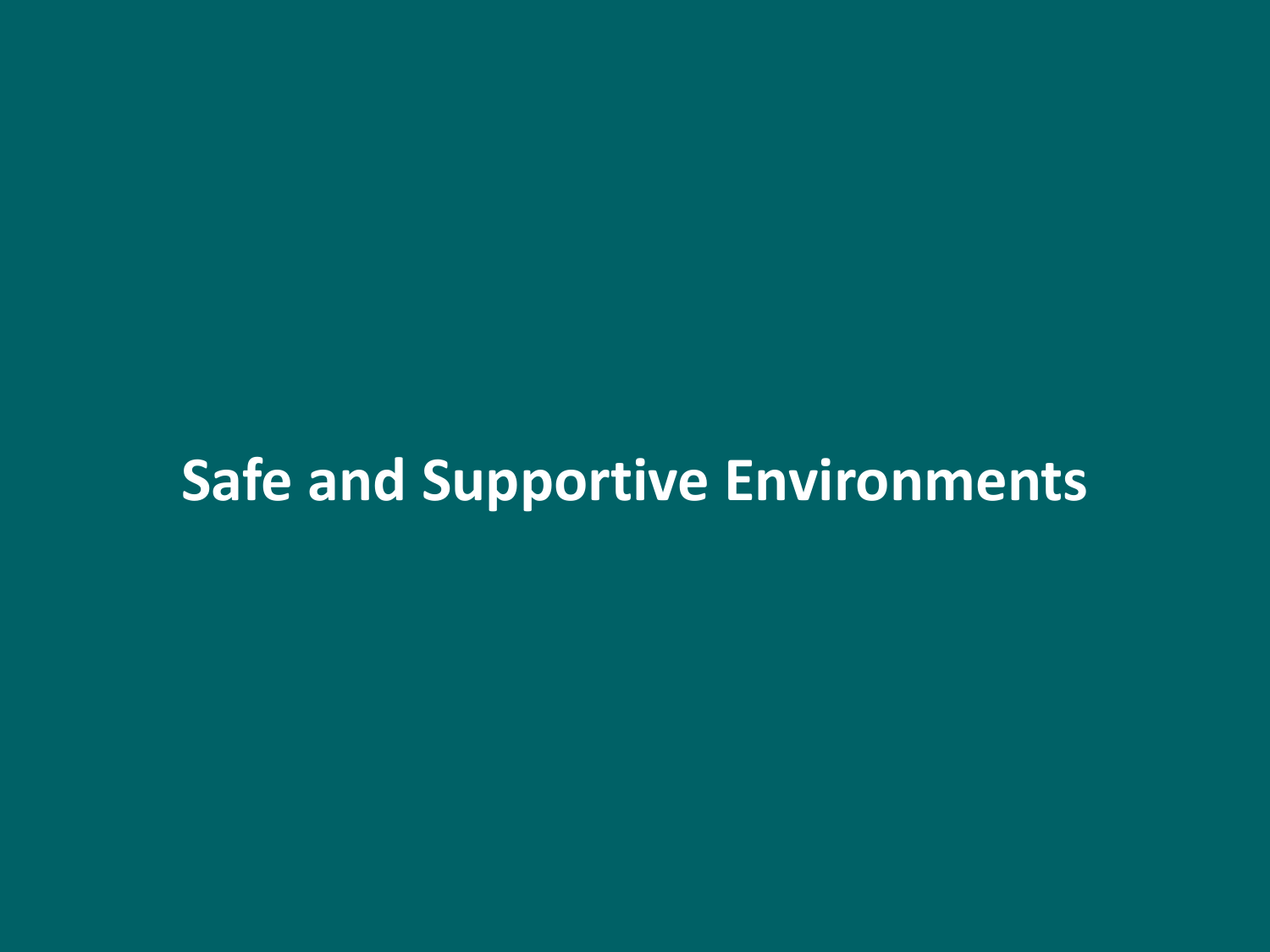### **Percentage of secondary schools that implement parent engagement strategies for all students**

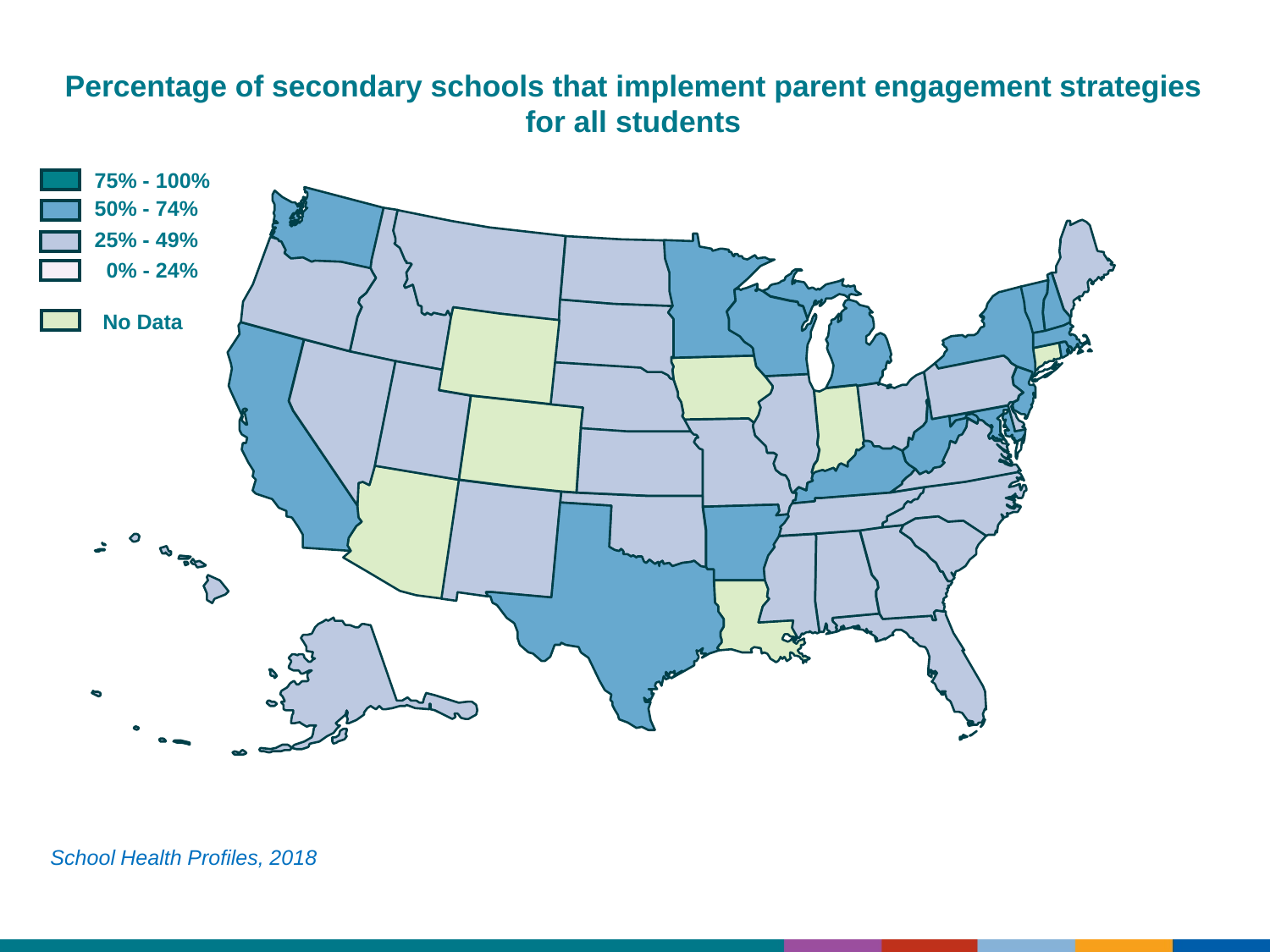# **Percentage of secondary schools that implement school connectedness strategies**

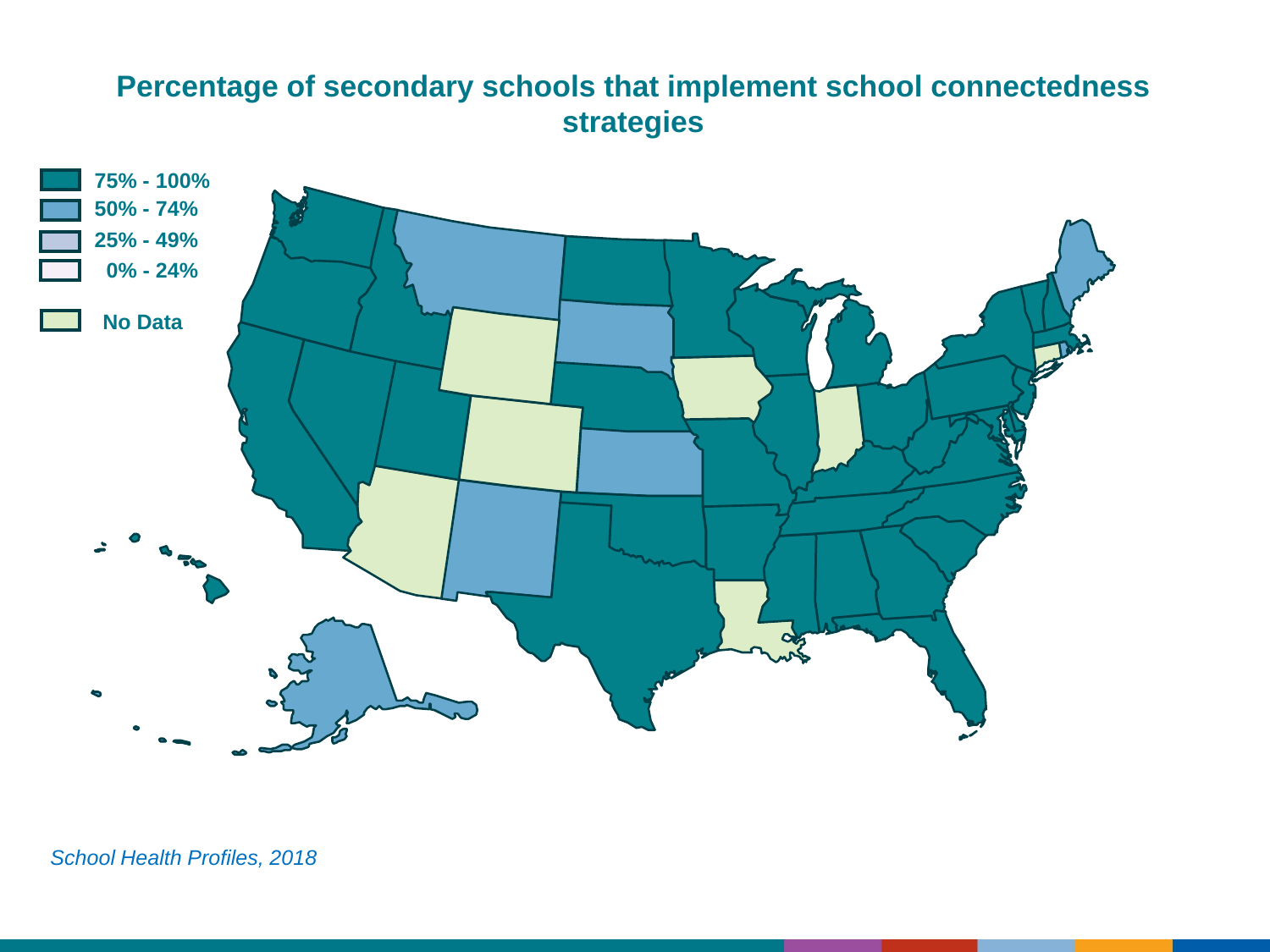## **Percentage of secondary schools that prevent bullying and sexual harassment, including electronic aggression, among all students**

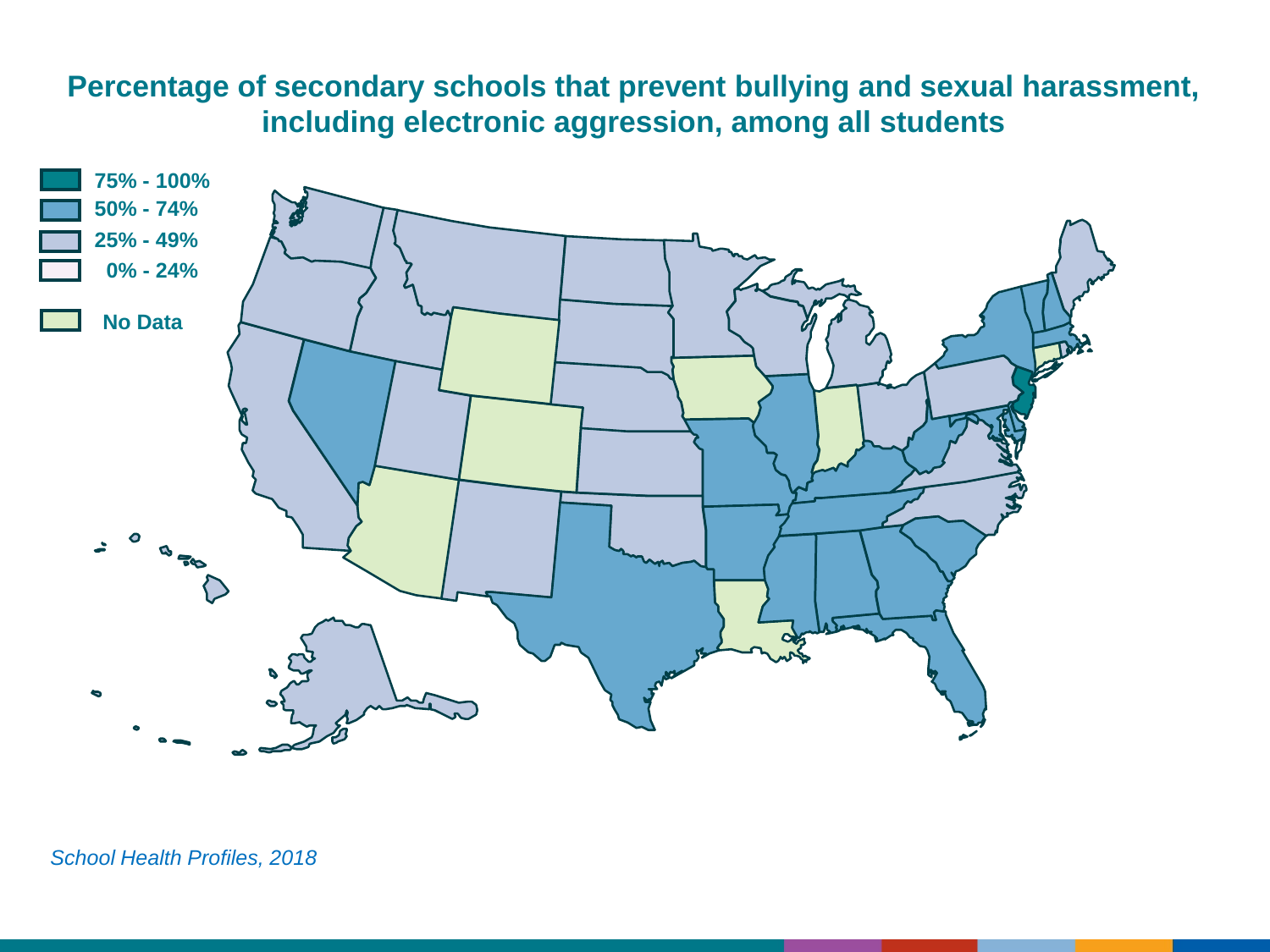#### **Percentage of secondary schools with a gay/straight alliance or similar club**

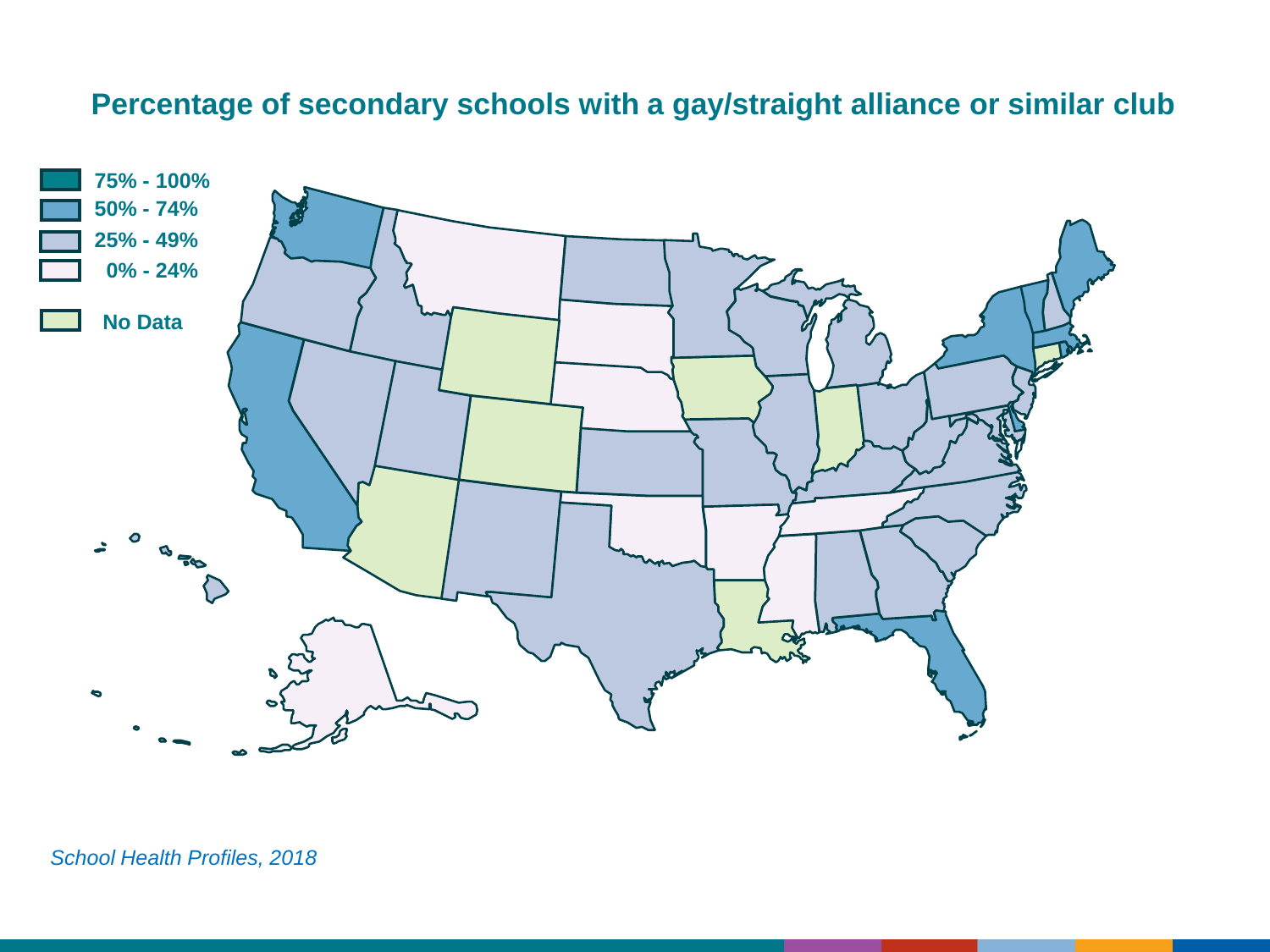## **Percentage of secondary schools that identify "safe spaces" where LGBTQ youth can receive support from administrators, teachers, or other school staff**

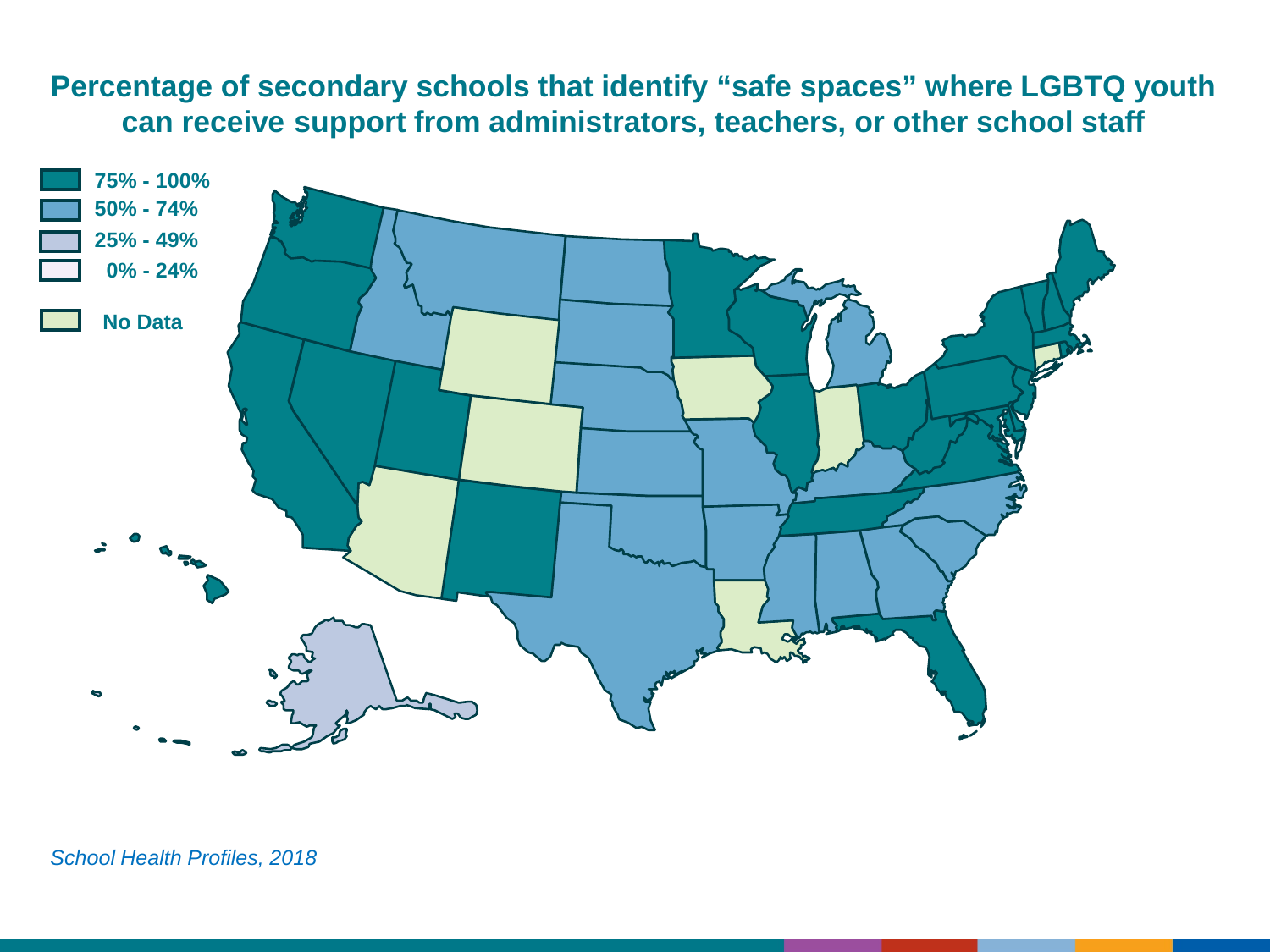## **Percentage of secondary schools that prohibit harassment based on a student's perceived or actual sexual orientation or gender identity**

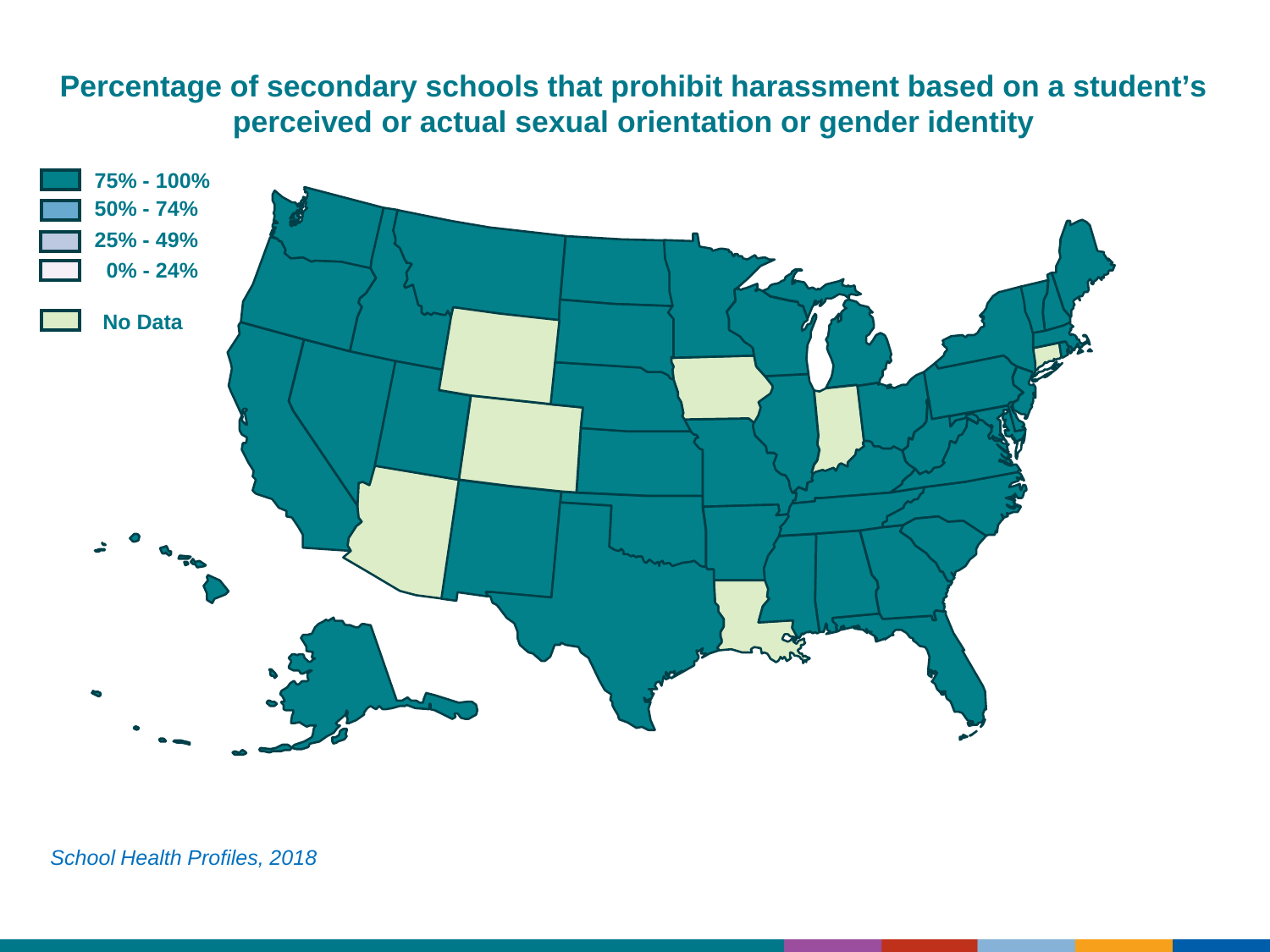**Percentage of secondary schools that encourage staff to attend professional development on safe and supportive school environments for all students, regardless of sexual orientation or gender identity**

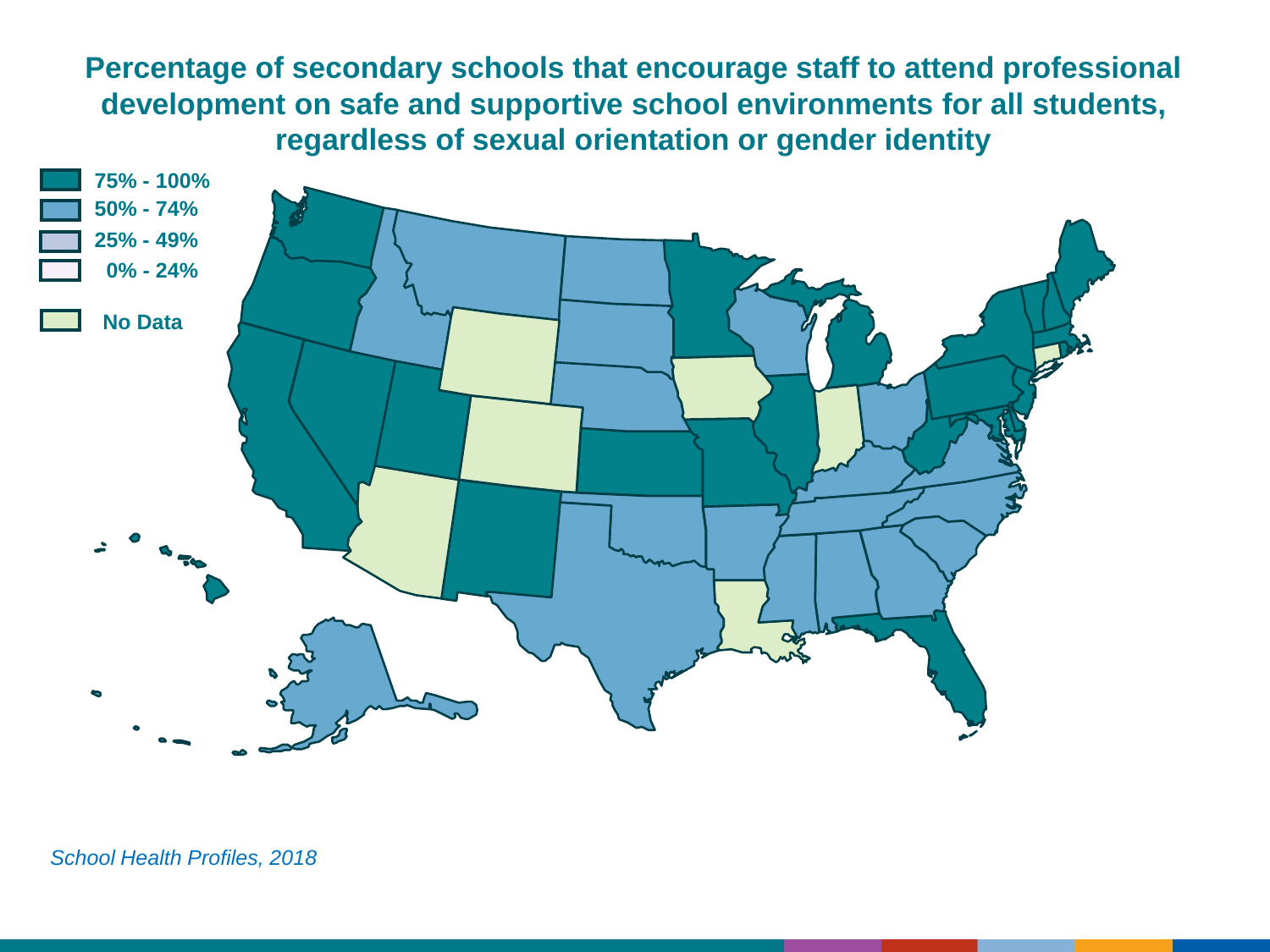**Percentage of secondary schools that facilitate access to providers not on school property who have experience in providing health services, including HIV/STD testing and counseling, to LGBTQ youth**

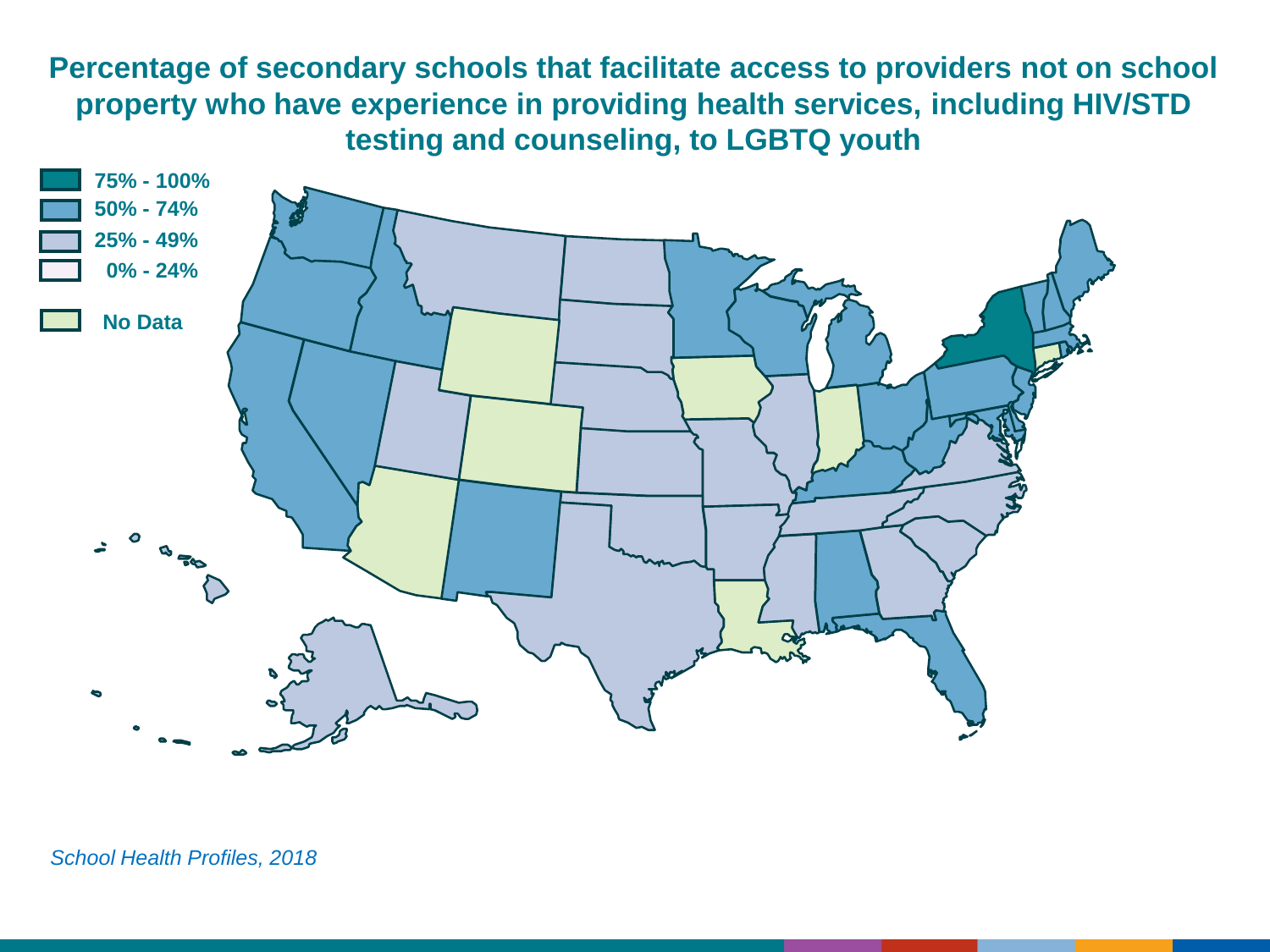## **Percentage of secondary schools that facilitate access to providers not on school property who have experience in providing social and psychological services to LGBTQ youth**